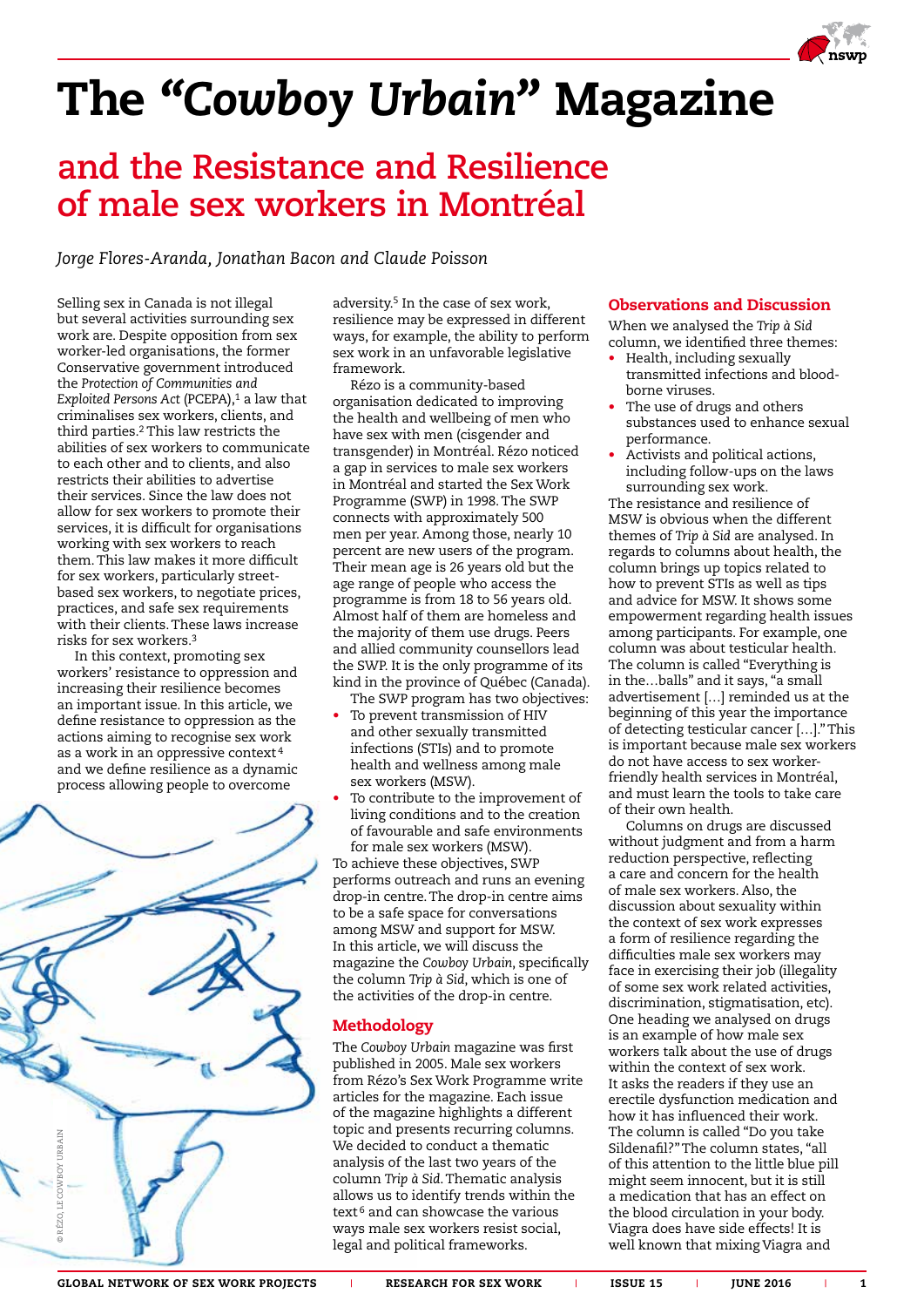**URBAIN \*** 

'uppers' can cause death by cardiac arrest, but some people shouldn't take Viagra at all […]." This demonstrates the resistance and resilience of male sex workers. Indeed, despite an unfavourable legislative context, sex workers continue to do their work, to inform their colleagues about various issues and to share useful information. Also, the *Trip à Sid* column demonstrates solidarity among sex workers, by showing a desire to take care of their colleagues and to be involved in their work.

If we take into account the sociodemographic characteristics of the participants, we observe that Rézo's Sex Work Programme not only offers a space to express the strength and resilience of male sex workers but also opportunities for volunteer involvement and community engagement (in the production and distribution of the magazine, for example). This quote taken from one the numbers of the *Cowboy Urbain* reflects the effects of the community involvement:

#### *"My involvement with various organizations has been my greatest achievement [...] Helping others allowed me to make an important awareness."*

The columns addressing activism and political issues demonstrate the commitment to sex workers' rights among male sex workers involved in the activities of the SWP dropin. For example, *Trip à Sid* shows

a clear position in favour of the decriminalisation of sex work. *Trip à Sid* took a clear political position during the debate on the *Protection of Communities and Exploited Persons Act* (PCEPA). For example, one column talked about a meeting with sex workers' rights organisations and allies against the Act. This column is called "Dance to Decriminalise our Work" and it says, "around 60 sex workers and allies came together on the 14 of July […] in the Red Light district. Everyone was protesting the new law introduced by the Conservative party [...] this law will make us vulnerable to violence, isolation, arbitrary arrest from the police, and it denies our rights under the Canadian Charter of Human Rights".

#### Conclusion

The meaningful inclusion of MSW in the development and implementation of programming has been positive here and elsewhere.<sup>7</sup> The activities of Rézo's SWP, such as the dropin centre and the *Cowboy Urbain* magazine, create safe environments for male sex workers to express their needs. However, the gains made by these programmes are sometimes threatened by socio-political contexts that force sex workers underground, such as the PCEPA as mentioned above. Thus, activism and political activities undertaken by participants of Rézo's SWP constitute an act of resistance, and promote the resilience of MSW.

© RÉZO, LE COWBOY URBAIN

#### ABOUT THE AUTHORS

**Jorge Flores-Aranda**, Ph.D. is responsible for the research programme at the Coalition International Sida – PLUS. He is also member of the Board of Directors of Rézo and associate professor at the Drug Addiction Program at Université de Sherbrooke.

**Jonathan Bacon** is counsellor at the Sex Work .<br>Programme of Rézo.

**Claude Poisson** is the coordinator of the Sex Work Program of Rézo.

#### FOOTNOTES

- 1 Government of Canada, 2016 Protection of Communities and Exploited Persons Act available at http://laws-lois.justice.gc.ca/eng/ annualstatutes/2014\_25/page-1.html (last accessed 10 February 2016).
- 2 The term 'third parties' includes managers, brothel keepers, receptionists, maids, drivers, landlords, hotels who rent rooms to sex workers and anyone else who is seen as facilitating sex work.
- 3 Canadian Public Health Association, 2014, Le travail du sexe au Canada, énoncé de position.
- 4 Colette Parent et Chris Bruckert, « Les travailleuses du sexe et la vie économique: marginalisation et résistance », Criminologie 43 (2010) : 199–217.
- 5 Janyce G. Dyer et Teena Minton McGuinness, "Resilience: Analysis of the Concept", Archives of Psychiatric Nursing 10 (1996): 276–282.
- 6 Mathew B. Miles et A. Michael Huberman, Analyse des données qualitatives (Bruxelles: De Boeck, 2003), 632.
- 7 Jorge Flores-Aranda et al., « Recruter des minorités sexuelles qui consomment des drogues : survol critique des défis méthodologiques à partir d'une recension des écrits et d'une étude qualitative auprès d'hommes gais et bisexuels ». Aporia 6 (2014):16–25.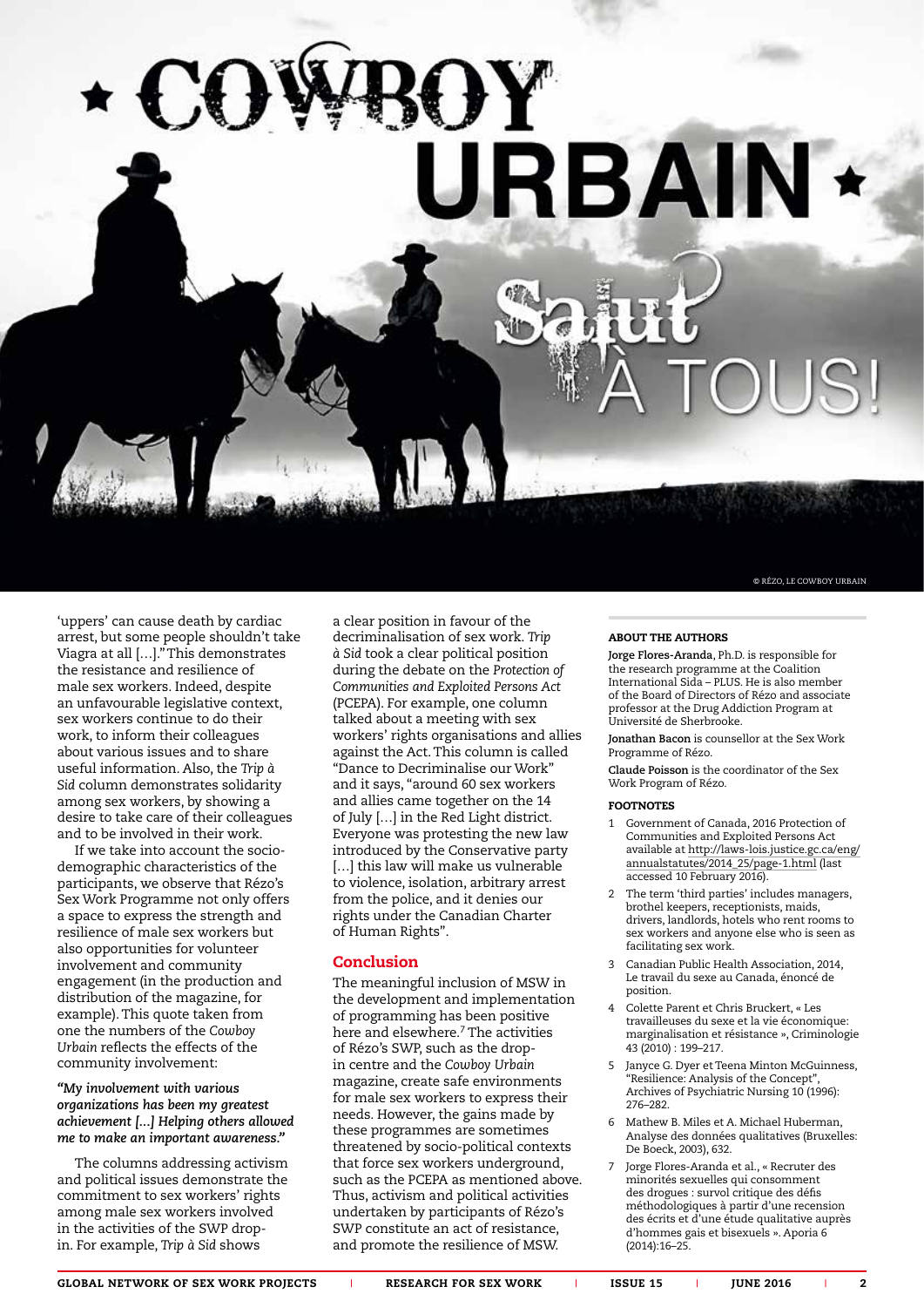

## Le magazine le « *Cowboy Urbain* »

**et la résistance et la résilience chez les travailleurs du sexe de Montréal**

*Jorge Flores-Aranda, Jonathan Bacon et Claude Poisson*

La vente de services sexuels n'est pas illégale au Canada mais plusieurs activités l'entourant le sont. Malgré, l'opposition des organisations de travailleuses et travailleurs du sexe, l'ancien gouvernement Conservateur a adopté la *Loi sur la protection des collectivités et des personnes victimes d'exploitation* (LPCPVE)1. Cette loi criminalise les travailleuses et travailleurs du sexe, les clients et les tierces parties 2. En effet, la loi restreint la possibilité des travailleurs du sexe de communiquer entre eux, de communiquer avec leurs clients et de faire la promotion de leurs services. Ainsi, il est difficile pour les organisations travaillant auprès des travailleurs du sexe de les rejoindre. Par conséquent, la loi rend plus difficile pour les travailleurs du sexe, particulièrement ceux et celles qui exercent leur métier dans la rue, de négocier les prix, les pratiques ainsi que les pratiques de protection avec leurs clients. En ce sens, la LPCPVE augmente les risques pour les travailleuses et travailleurs du sexe<sup>3</sup>.

Dans ce contexte, promouvoir la résistance des travailleuses et travailleurs du sexe envers l'oppression



et augmenter leur résilience devient un enjeu important. Dans cet article, nous définissons résistance à l'oppression comme les actions qui reconnaissent le travail du sexe comme un travail dans un contexte oppressif 4. Quant à la résilience, nous la définissons comme un processus dynamique permettant aux personnes de surmonter l'adversité.5 Dans le cas du travail du sexe, la résilience peut s'exprimer de différentes façons, dont, par exemple, la capacité d'exercer le travail du sexe dans un environnement législatif défavorable.

Rézo est un organisme communautaire voué à l'amélioration de la santé et du bien-être des hommes (cisgenre et transgenre) ayant des relations sexuelles avec d'autres hommes, à Montréal. Constatant un manque de services envers des travailleurs du sexe masculins à Montréal, Rézo a mis en place, en 1998, le Programme travailleurs du sexe (PTDS). Ce programme rejoint environ 500 hommes par année. Parmi ceuxci, près de 10% sont des nouveaux utilisateurs du programme. Leur âge moyen est de 26 ans mais l'étendu des âges varie entre 18 et 56 ans. Près de la moitié de participants sont sans domicile fixe et la majorité consomme de substances psychoactives. Les activités du programme sont sous la responsabilité des intervenants alliés et des pairs. Il s'agit du seul programme de ce type au Québec (Canada). Le PTDS a deux objectifs :

- Prévenir la transmission du VIH et des autres infections transmissibles sexuellement et par le sang (ITSS) et promouvoir la santé et le bien-être auprès des hommes qui exercent le travail du sexe.
- Contribuer à l'amélioration des conditions de vie et à la création d'environnements favorables et sécuritaires pour les hommes qui exercent le travail du sexe.



Afin d'atteindre ces objectifs, le PTDS effectue du travail de rue et a mis en place un centre de soir. Ce dernier vise à offrir un espace sécuritaire pour que les travailleurs du sexe se rencontrent et pour leur offrir le soutien dont ils ont besoin. Dans cet article, nous discutons du magazine le *Cowboy Urbain*, tout particulièrement de la colonne *Trip à Sid*, dont la rédaction est l'une des activités du centre de soir.

#### Méthodologie

Le premier numéro du *Cowboy Urbain* a été publié en 2005. Des travailleurs du sexe du PTDS de Rézo contribuent des différentes manières à ce magazine. Chacun des numéros aborde un sujet différent et le magazine a des colonnes récurrentes. Nous avons décidé de mener une analyse thématique de la colonne *Trip à Sid* des deux dernières années. L'analyse thématique nous a permis d'identifier dans le texte<sup>6</sup> les différentes façons par lesquelles les hommes qui exercent le travail du sexe et qui fréquentent le PTDS de Rézo résistent aux contextes sociaux, légaux et politiques.

#### Observations et discussion

L'analyse thématique a permis d'identifier trois thèmes récurrents dans la colonne *Trip à Sid* :

- La santé, incluant les infections transmissibles sexuellement et par le sang (ITSS).
- L'utilisation de substances psychoactives et de substances visant à améliorer la performance sexuelle.
- L'activisme et actions politiques, incluant des suivis concernant les lois entourant le travail du sexe. La résistance et la résilience des

travailleurs du sexe est évidente lorsque

© RÉZO, LE COWBOY URBAIN